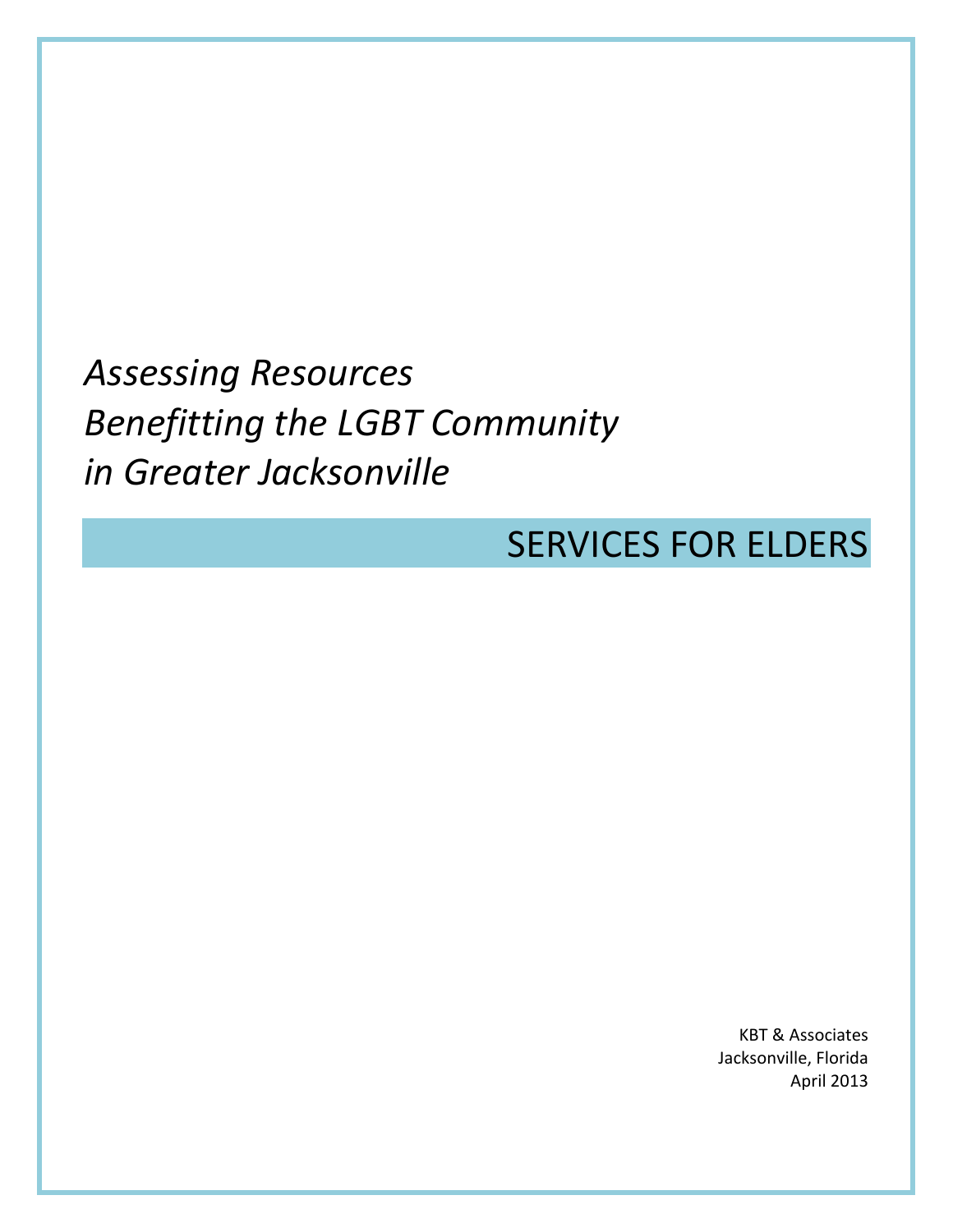## Introduction

How many seniors live in Duval County today? Enough to fill Everbank Stadium. Twice.

More than 140,000 people age 60 or older live in Duval County, according to the U.S. Census. If we look beyond Duval's borders to the five-county metropolitan area, the population swells to almost a quarter million seniors. And that number will almost double by 2030.

Scattered throughout this sea of older people are thousands who are lesbian, gay, bisexual or transgender. Like their non-elderly peers, they range from being very public to very private about their sexual orientation and gender identity.

But elder LGBT individuals confront challenges that are distinct from their younger counterparts. Aging inevitably increases our vulnerability as our physical and mental agility wane and financial resources diminish. With time, we become more and more dependent upon the assistance of others.

In ideal circumstances, those "others" are friends and family members who know us and understand us. But all too often, circumstances are not ideal. Less fortunate LGBT elders may lack family members able to care for them, leaving them isolated. They may find themselves depending upon professional caregivers - either in the home, in clinic or day-care settings or in institutional environments. These caregivers, and the institutions and organizations for which they work, may or may not be welcoming to LGBT individuals. The LGBT elder, in one of the most vulnerable phases of life, may experience great anxiety and uncertainty about self-disclosure and its consequences.

What, if any, steps have communities and elder-serving professionals, organizations and institutions taken to help LGBT elders navigate these waters? In what ways has the elder-serving community acknowledged the needs of LGBT elders and attempted to meet those needs?

In this report, we outline briefly the challenges facing LGBT seniors and the ways in which the Greater Jacksonville community has responded.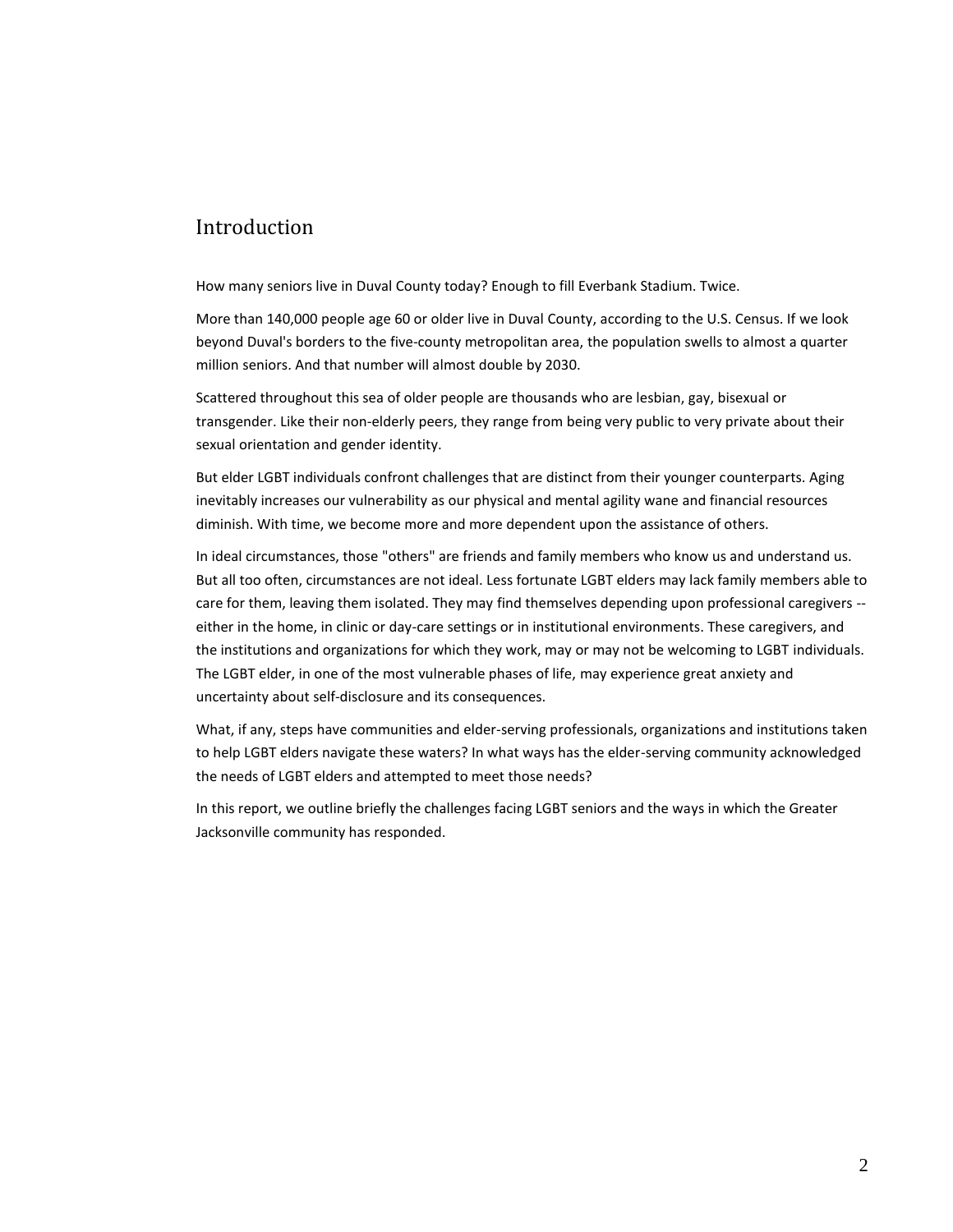## What Do We Know About LGBT Elders?

The short answer: not a lot. Unfortunately, very little research -- nationally or locally -- provides data on the LGBT community in general; even less on elders in the community. JCCI, which conducts annual reports on a host of Jacksonville community indicators, has only minimal research on the area's LGBT population and tracks no indicators that relate directly to the LGBT community beyond the number of HIV/AIDS cases reported. "Despite extensive general data on elders and decades of advocacy by LGBT activists, only a handful of state and federal demographic and health surveys collect data on LGBT elders," according to *Outing Age 2010*, a report of the National Gay and Lesbian Task Force Policy Institute.

Estimates vary widely on the number of LGBT elders. Some resources report that 2% of those surveyed self-identified as LGBT; other sources put the proportion between 5% and 10%. Using these numbers, somewhere between 4,785 and 23,927 LGBT elders reside in the five counties of Northeast Florida.

The elderly population is among the nation's fastest growing cohorts. In Florida, the Bureau of Economic and Demographic Research projects one out of four Floridians will be age 60 or over by 2030. In Northeast Florida counties, the ratio is expected to be between 24% in Duval County and 34% in Nassau County by 2030, meaning almost 450,000 residents of the Northeast Florida region are expected to be age 60 or older. Using the ranges above, between 8,901 and 44,504 of these elders would be lesbian, gay, bisexual or transgender.

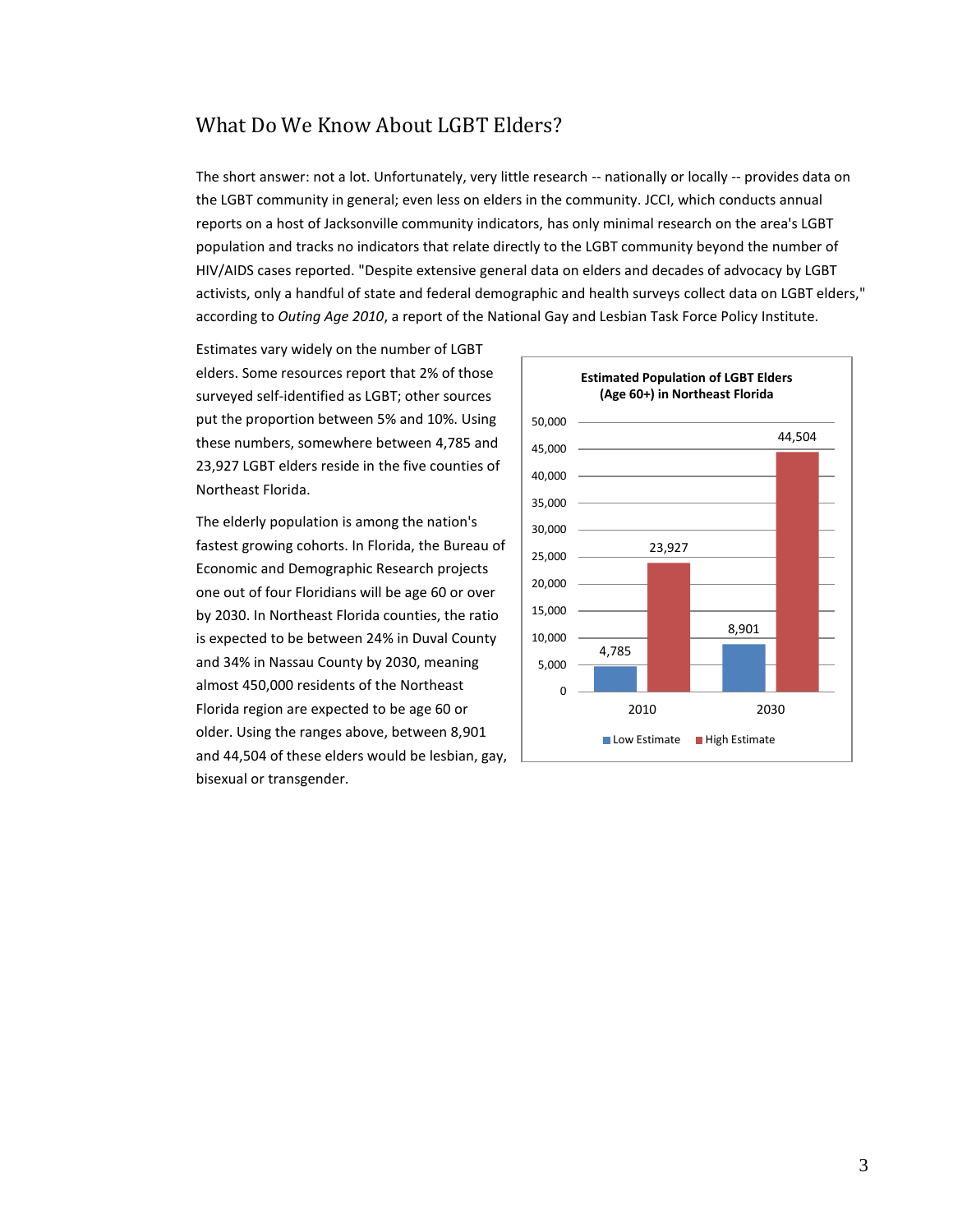# What Challenges Confront LGBT Elders?

LGBT elders confront what one observer called a "double whammy." They face all of the challenges that are associated with aging -- diminishing health, increasing isolation and the need for adequate financial and legal resources and protections. And they face all of this in the context of their sexual orientation and gender identity and associated fears and vulnerability.

National research indicates that LGBT elders experience significant health disparities, diminished social interaction and fewer financial and legal resources that the general population.

#### PHYSICAL AND MENTAL HEALTH

LGBT elders exhibit higher rates of disability, higher rates of mental distress and are more likely to smoke and engage in excessive drinking<sup>1</sup>. Lesbian and bisexual women are less likely to receive mammograms<sup>2</sup>. Nine percent of all LGBT older adults are living with HIV disease, while 20% of bisexual older men and 14% of gay older men have HIV<sup>3</sup>. A greater proportion of those over 50 have been diagnosed with HIV than those under age 24, yet HIV prevention programs remain targeted at younger individuals $^4$ .

Beyond these specific health issues, there is the challenge of obtaining care.

LGBT adults are more likely to delay or not seek health care and to delay or not get prescription medications.<sup>5</sup> Lack of insurance or health care coverage is one cause. But fear of discrimination also keeps many LGBT individuals from seeking medical help or from being open about their sexuality with their physician. More than 30% of LGBT individuals have not revealed their sexual orientation or gender identity to their primary physician. $^6$ 

#### SOCIAL INTERACTION

 $\overline{a}$ 

LGBT elders are less likely to have partners, spouses or children than their heterosexual peers and are more likely to live alone, risking social isolation which can lead to impaired mental and physical health<sup>7</sup>. "LGBT older people are twice as likely to live alone, twice as likely to be single, and 3 to 4 times less likely to have children—and many are estranged from their biological families."<sup>8</sup>

Nearly one-third of LGBT elders report depression<sup>9</sup>, and 20% of lesbian, gay and bisexual elders report psychological distress and 22% require medication for emotional health issues<sup>10</sup>. While 2% of the

<sup>1</sup> *Aging and Health Report, Disparities and Resilience Among Lesbian, Gay, Bisexual and Transgender Older Adults* published in 2011 by the University of Washington

<sup>2</sup> *LGBT Older Adults and Health Disparities*, published in 2010 by SAGE - Services & Advocacy for Gay, Lesbian, Bisexual & Transgender Elders

<sup>3</sup> *Aging and Health Report, Disparities and Resilience Among Lesbian, Gay, Bisexual and Transgender Older Adults.*

<sup>4</sup> The U.S Centers for Disease Control

<sup>5</sup> *LGBT Older Adults and Health Disparities*

<sup>6</sup> *Aging and Health Report, Disparities and Resilience Among Lesbian, Gay, Bisexual and Transgender Older Adults*

<sup>7</sup> *Aging and Health Report, Disparities and Resilience Among Lesbian, Gay, Bisexual and Transgender Older Adults.* 8 *LGBT Older Adults and Health Disparities*

<sup>9</sup> *Aging and Health Report, Disparities and Resilience Among Lesbian, Gay, Bisexual and Transgender Older Adults*

<sup>10</sup> *LGBT Older Adults and Health Disparities*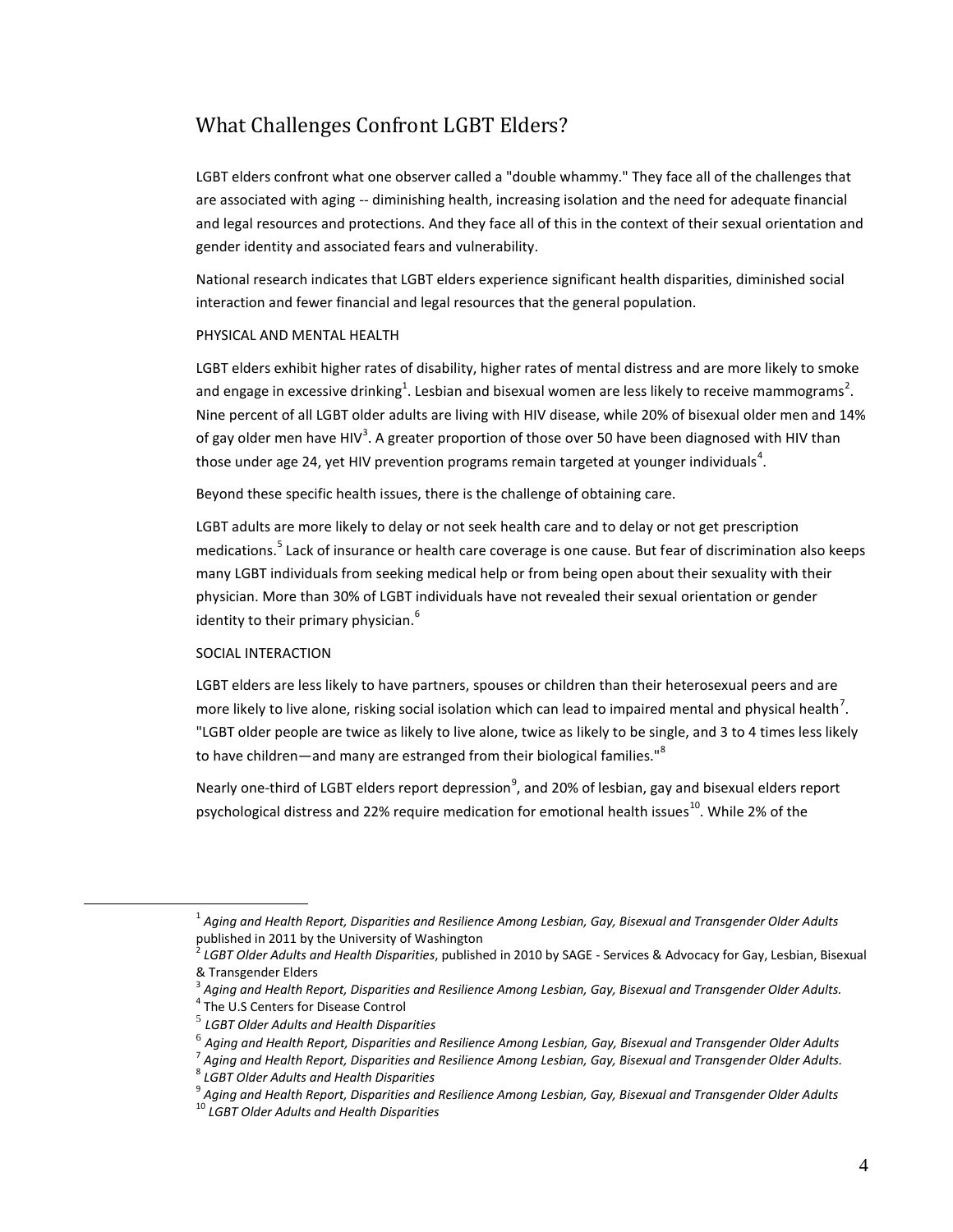heterosexual population contemplates suicide, 5% of lesbian, gay and bisexual elders and 50% of transgender elders do so. $^{11}$ 

These data notwithstanding, some experts think that LGBT elders are, in many ways, better equipped to deal with the challenges of aging than their heterosexual counterparts.

"LGBT elders' life experience may in some ways provide them greater personal resources for coping with living alone... Studies show that maintaining extended social networks and lifelong, intimate friendships can have a positive impact on aging.... What appears in social science literature as single life among LGBT people may therefore mask multigenerational networks of intimate support, deep friendship, and alternative parenting which over the lifespan create an emotional and social safety net equivalent to that of conventional family configurations."<sup>12</sup>

#### FINANCIAL AND LEGAL RESOURCES

LGBT individuals are likely to enter their senior years with fewer financial resources than heterosexuals for multiple reasons. They are less likely to be married and connected legally to additional financial resources and benefits. They are more likely to have been the victim of workplace discrimination and, thus, received less compensation. They have lower rates of health insurance coverage and, often, the benefits that they do receive from a partner are taxable income. Taxation of health benefits costs the average LGBT employee with partner benefits more than \$!,000 a year in taxes.<sup>13</sup>

Many benefits that accrue without question to heterosexual partners in marriage are denied to same sex partners. Among them are Social Security survivor benefits and Veterans Administration benefits. Survivors in a same sex marriage generally must pay taxes on assets inherited from their partner.  $^{14}$ 

And, in most cases, LGBT elders must put in place a series of specific and often expensive legal arrangements to try to ensure that financial decision making and property will pass to a partner or familyof-choice member. Without the proper documents, state laws automatically direct who will inherit property. 15

 $11$  Ibid.

<sup>12</sup> *Outing Age 2010,* published by the National Gay and Lesbian Task Force Policy Institute  $13$  Ibid.

 $14$  SAGE - Services & Advocacy for Gay, Lesbian, Bisexual & Transgender Elders

 $15$  Ibid.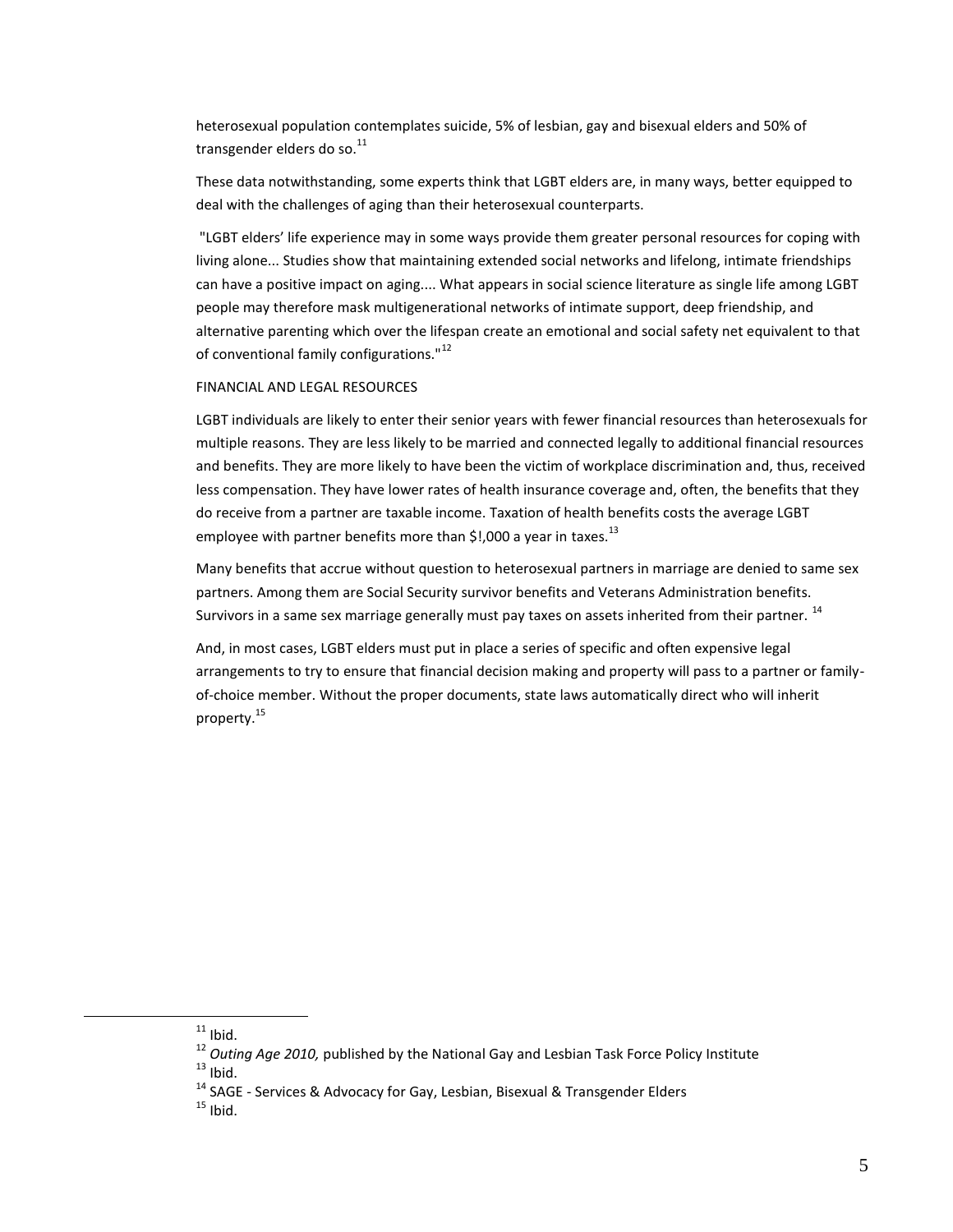# How Does Northeast Florida Assist and Support LGBT Elders?

Northeast Florida is fortunate to have an LGBT-friendly agency -- ElderSource --coordinating communitybased services to seniors. Through its leadership, greater Jacksonville has been recognized as one of the leading communities in the nation in terms of providing support for LGBT seniors.

To understand the critical role that ElderSource plays, it is helpful to understand the framework for delivery of senior services.

The Older Americans Act, passed in 1965, is the primary vehicle by which services for older Americans are funded and provided. The Act established a range of federally funded programs to support the needs of seniors, including services provided through senior centers, Meals on Wheels and other in-home care services. To be eligible for these services, individuals must be at least 60 years of age, lowincome minority elders, or elders in "greatest economic and social need."

Services provided and funded through the Older Americans Act and many other federal and state programs are coordinated in communities through Area Agencies on Aging. There are 650 Area Agencies on Aging nationwide - one of which is ElderSource.

ElderSource is a private, nonprofit, independent agency that receives federal and state funds as well as private contributions. It serves a seven-county area.

Long before the federal government acknowledged that LGBT elders might fit the definition of targeted groups (see box), leaders at ElderSource concluded that LGBT elders

#### **Acknowledging LGBT Elders**

In July 2012, the Department of Health and Human Services issued new guidance for interpretation of "greatest economic and social need" stating: "While the definition of 'greatest social need' in the Older Americans Act includes isolation caused by racial or ethnic status, the definition is not intended to exclude the targeting of populations that experience cultural, social or geographic isolation due to other factors. In some communities, such isolation may be caused by minority religious affiliation. In others, isolation due to sexual orientation or gender identity may restrict a person's ability to perform normal daily tasks or live independently. Each planning and service area must assess their particular environment to determine those populations best targeted based on 'greatest social need.' "

*http://aoa.gov/AoARoot/AoA\_Programs/OAA /resources/Faqs.aspx#English*

met the criteria of "social and economic need." In 2011, the agency formed a task force to advise it on matters relating to LGBT elders, and it included the needs of LGBT elders in its periodic community needs assessment, which effectively sets the agenda for the work of the agency.

"By identifying LGBT elders as a target population, we were able to require those organizations seeking to contract with us to address the needs of LGBT elders across all realms -- from training staff in cultural competency, to communications and policies and service delivery," said Linda Levin, CEO of Elder Source.<sup>16</sup>

ElderSource must submit a plan for its work in its district to the state -- and that most recent state plan includes specific actions addressing the needs of LGBT elders.

<sup>&</sup>lt;sup>16</sup> Interview with Linda Levin March 2013.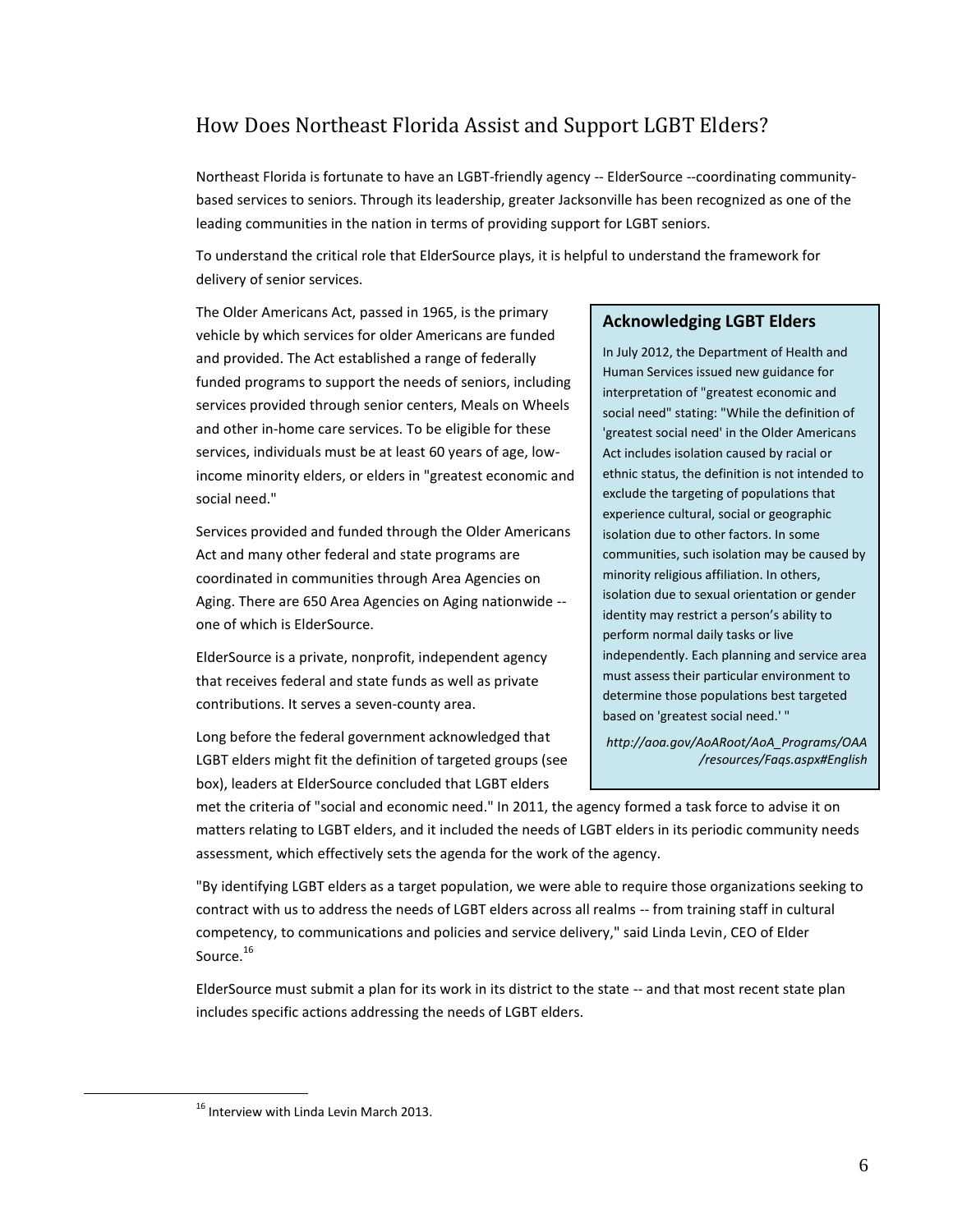Today, ElderSource:

- Requires all organizations with which it contracts to meet its four-part test for being LGBT friendly (see box).
- Asks all agencies to whom it may refer clients whether the agency meets the four-part test. While ElderSource cannot require that agencies be LGBT friendly, it uses that screen to determine the most appropriate referrals.

ElderSource is the first Area Agency on Aging in Florida to take these steps, and Levin has been asked to train other area agencies. She has shared her agency's work with others at conferences across the state and region.

#### **The Four-Part Test**

ElderSource has established a four-part test to determine whether organizations are LGBT friendly:

1) Do you consider your organization to be LGBT friendly?

2) Do you have in place policies that affirm LGBT persons?

3) Have you had or are you willing to have cultural competency training for your staff?

4) Do you have signage (such as a rainbow decal) in your lobby or other public place indicating that it is a LGBT friendly environment?

In addition, she sits on the advisory committee to the state plan on aging and, in that role, has been successful at having LGBT issues written into the state plan. The 2013-2016 plan, under Long-Term Care Services, states:

"To ensure that long-term care services are provided to those who need them most, and to meet requirements of the Older Americans Act, the Department targets outreach activities to minority, rural, low-income and linguistically isolated (limited English proficiency) elders. Another group, emerging as needing services and basically invisible until recently, is elders who identify with the lesbian, gay, bisexual, and transgender (LGBT) community. People in the LGBT community may face poverty in their elder years because they may not have spousal benefits when one of the partners dies and may lack health insurance because they do not qualify for spousal benefits. Social isolation is another major reason to target LGBT elders. There now are goals for meeting the needs of this population statewide. The AAA in PSA 4, Elder Source, has an initiative that looks at the specific needs of LGBT elders. Staff there have conducted a survey to identify common concerns."<sup>17</sup>

#### HOSPITALS AND HEALTH SYSTEMS

Hospitals and major health systems are key players in providing health services for elders. While there may be many sensitive and caring individuals working in these settings, most major hospitals in Northeast Florida do not have in place specific policies or programs addressing the needs of LGBT elders.<sup>18</sup> A potential bright spot, however, may be Baptist Health System.

Baptist Health System recently (October 2012) launched its AgeWell Center for Senior Health, a specialized outpatient center and care-team approach to managing the health of patients age 65 or older

<sup>&</sup>lt;sup>17</sup> Florida State Plan on Aging 2013-2016

<sup>&</sup>lt;sup>18</sup> For instance, Mayo Clinic Jacksonville provides partner benefits for same-sex partners of employees but does not have any specific programs addressing the unique needs of LGBT patients, according to the Public Relations department. And St. Vincent's HealthCare adheres to values of the Catholic Church, which "teaches that such acts [homosexual] are always violations of divine and natural law," according to Catholic Answers.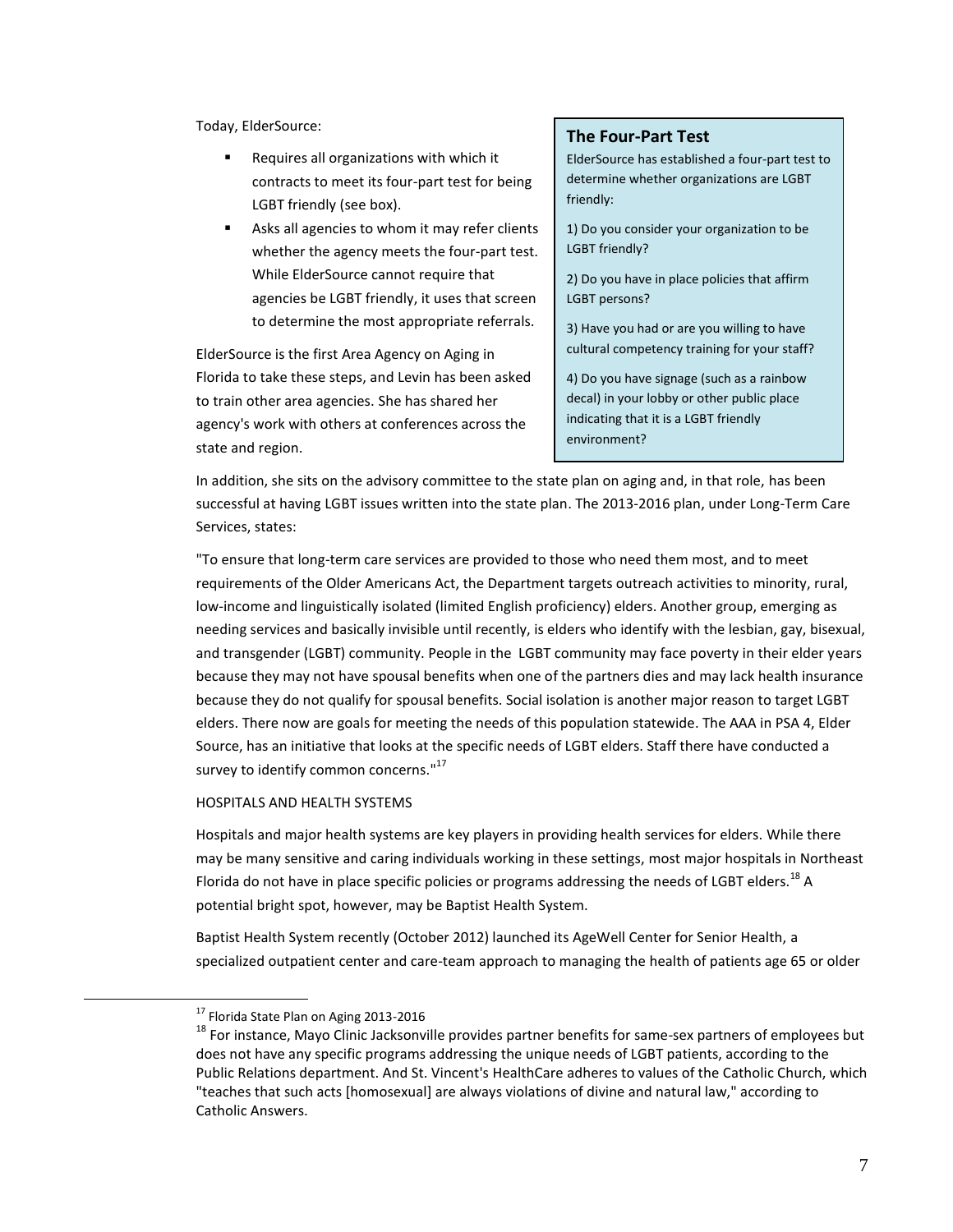who are in declining health or have had two or more hospital visits in the past 12 months. AgeWell serves a very frail population: patients have an average age of 81 and are not institutionalized (assisted living/nursing homes). According to Executive Director Shikha Iyengar, 70% of patients are depressed, one-third have impaired cognition and 75% are not socially connected.

Most of the AgeWell patients are in need of community resources and the Center relies on ElderSource to help it connects patients to these services. ElderSource also helps to train AgeWell staff to be familiar with the scope of community resources.

While the staff of the AgeWell Center have not had cultural sensitivity training around LGBT needs and issues, staff does participate in a training program called "Ageless Wisdom," which briefly addresses LGBT issues. Ageless Wisdom is mandatory for the nursing staff and certain caregivers, said Iyengar. This training is supported in part by a grant from The Community Foundation for Northeast Florida.

(Iyengar's background includes experience working in a teaching nursing home in Pittsburgh at the time that HIV/AIDS was emerging as a major public health issue. The nursing home made a decision to accept HIV/AIDS patients, creating great anxiety among staff, residents and the family members of residents. The nursing home launched an intensive educational and training program for all three groups, addressing both the medical and social issues. They engaged Episcopal clergy, developed policies and, after several months implemented the new program with minimal disruption and no staff defections.)

As the AgeWell Center matures, it will begin to move its services out into the community, taking care closer to the patient, in community-based locations. Among the services it seeks to develop is a series of support groups, which will allow seniors to gather together periodically for social interaction, education and health monitoring and maintenance.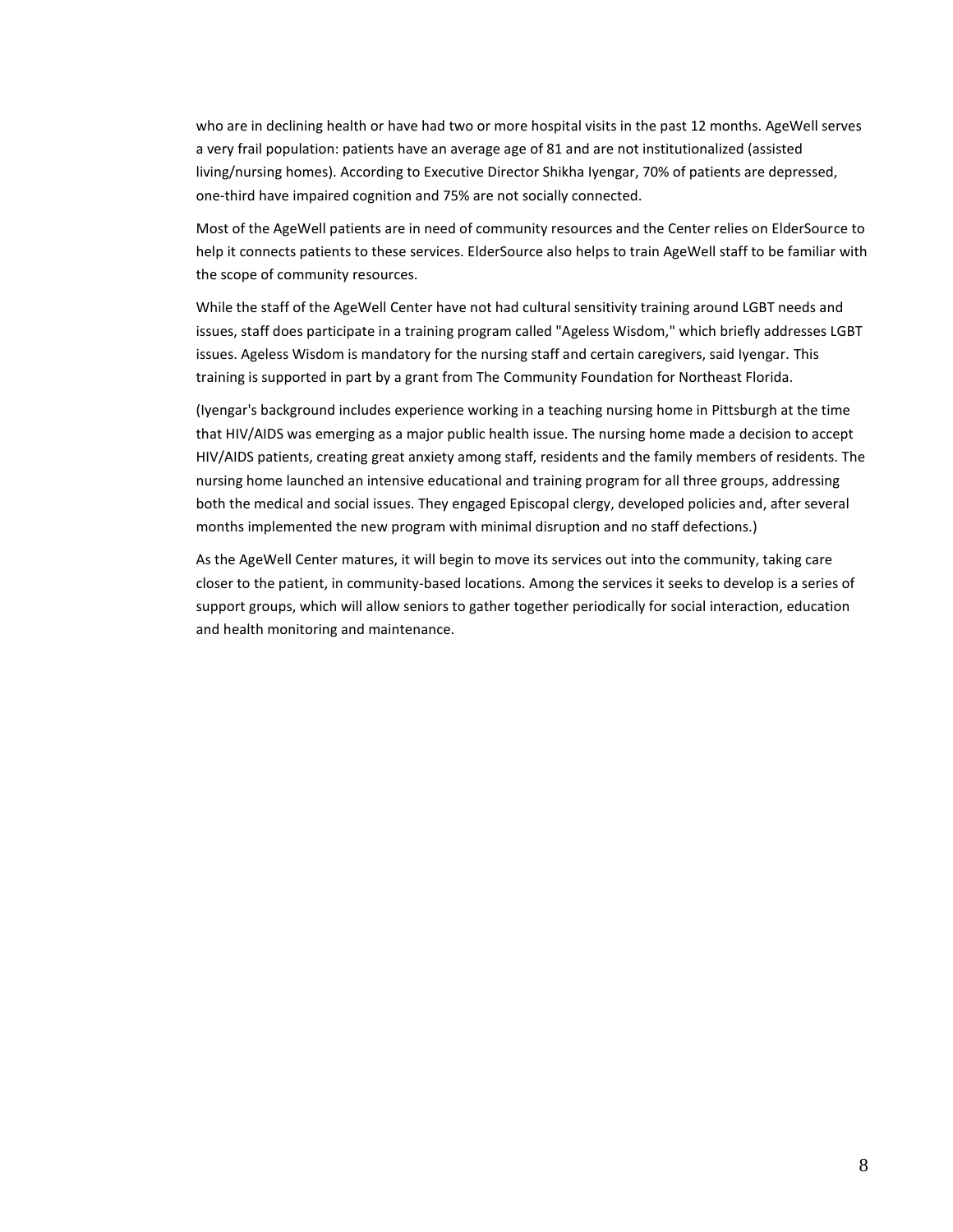# Where are the Gaps in Services?

Thanks to the work of ElderSource, LGBT elders in Northeast Florida are more likely to be able to access LGBT-friendly community-based services.

However, community-based programs and services are only part of the array of resources that elders need. LGBT elders still must access mainstream health care institutions -- hospitals, clinics and physician networks. In addition, many will require institutional support as they age, through assisted living, skilled nursing and/or hospice organizations.

At mainstream health institutions, the Florida Patient Bill of Rights (Section 381.026(6) of the Florida Statutes) outlines the legal rights of patients. While it specifically addresses the rights of patients to have "an appreciation of his/her dignity" and impartial treatment "regardless of race, national origin, religion, physical disability, gender, age, marital status, or sources of payment," no mention is made of sexual orientation or gender identity.

At nursing homes, residents are covered by a Florida Nursing Home Bill of Resident's Rights. It references "the right to be treated courteously, fairly, and with the fullest measure of dignity," but makes no mention of discrimination in any form. There are more than 125 assisted living facilities and more than 55 skilled nursing homes licensed by the State of Florida within 50 miles of Jacksonville.<sup>19</sup> There is no provision in the licensure process requiring these institutions to address the specific needs of LGBT elders, and their individual practices are as varied as their ownership.

#### SOCIAL INTERACTION

Beyond the health arena, there is no central social or cultural organization or hub for LGBT elders in Northeast Florida that could provide social connections and affirmation for aging LGBT individuals. Both JASMYN and the LGBT Resource Center at the University of North Florida are oriented to younger populations, and many of the social "clubs" are focused on nightlife as opposed to broader community connections.

"Ageism is an unfortunate fact of American life," notes Outing Age 2010. "While many LGBT people work to confront oppressive behaviors and practices that harm our community, ageism is an issue that has received relatively little notice on the list of LGBT social-justice concerns."

#### FINANCIAL AND LEGAL RESOURCES

Most of the financial and legal issues are beyond the scope of a single community to address. However, through ElderSource, LGBT elders can access legal assistance, enroll for benefits, and access information on health insurance and Medicaid.

<sup>&</sup>lt;sup>19</sup> Agency for Health Care Administration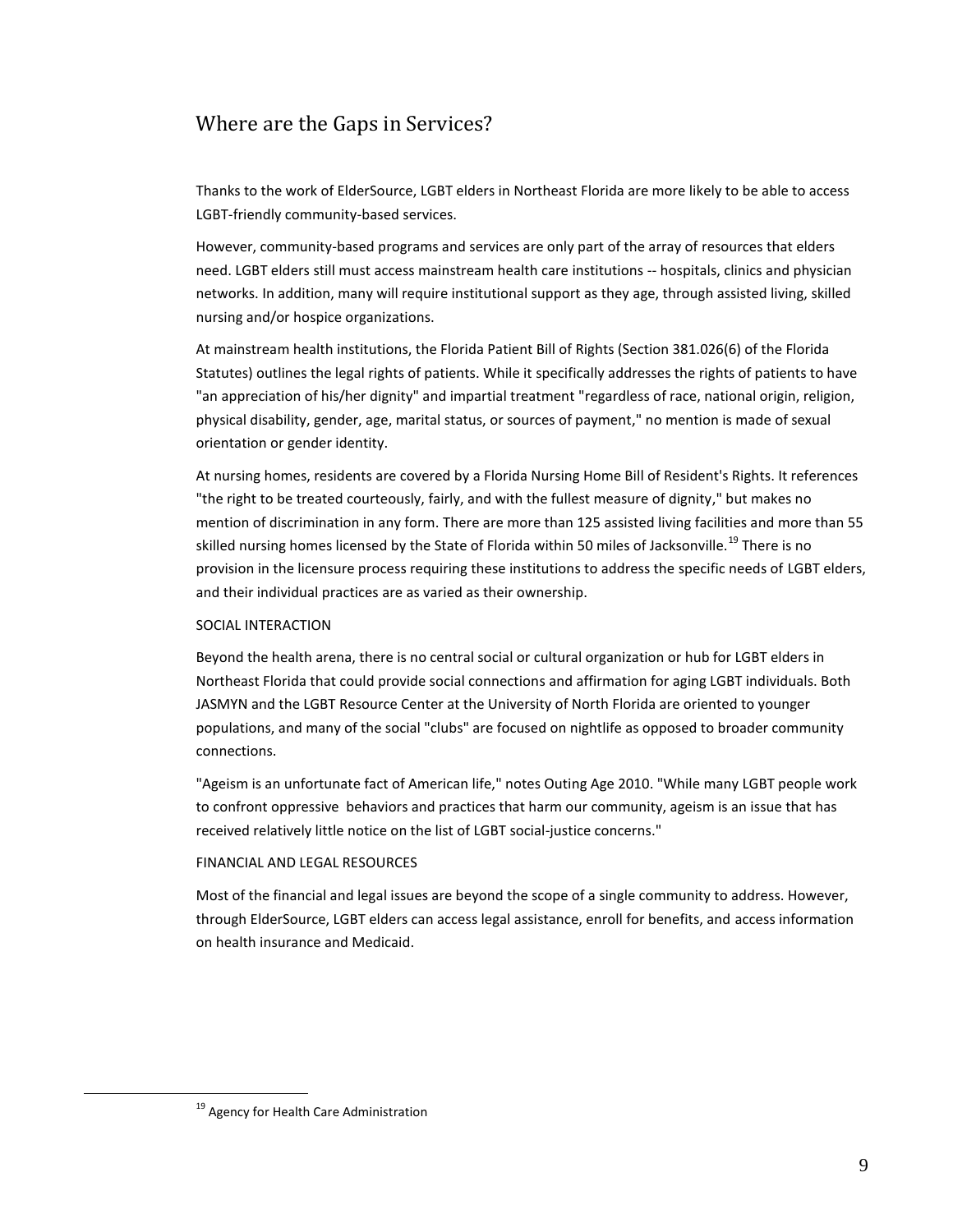# Potential Opportunities for Investment

Philanthropists often take the measure of community needs and then look for opportunities to deploy their philanthropic capital to meet those needs. Frequently, the challenge lies not in the motivation to invest, but in finding appropriate targets and vehicles for the investment.

With respect to improving services for LGBT elders in Northeast Florida, philanthropic investment at this stage would be best directed to:

Community outreach and education;

Support of specific, existing programs.

#### COMMUNITY OUTREACH AND EDUCATION

In May 2012, ElderSource sponsored a local screening of the documentary GenSilent, which highlights the concerns of aging LGBT individuals. Bringing the film to Jacksonville was a major step in building awareness and understanding of the issue, and the success of the venture has brought national attention to the community..

In addition, the Southeast Regional Board of Area Agencies will have its 2014 conference at Amelia Island, with representatives from an eight-state region attending. Levin has arranged to have Gen Silent screened there.

ElderSource currently is working on a Photo Voice project, inviting 10-15 LGBT elders to use photographs and audio to tell their individual stories. ElderSource plans a major exhibit of the works, beginning in December 2013, in partnership with WJCT and photographer Ann Goldbauer.

Supporting events such as these help to broaden community awareness and understanding, increasing sensitivity and developing a broader base of support for community initiatives.

#### SUPPORTING SPECIFIC PROGRAMS

The two primary programs that emerge as potential targets for support are ElderSource and Baptist's AgeWell Center.

ElderSource sees as one of its great strengths its ability to provide LGBT elder sensitivity training. It has provided that training to the 11 agencies with which it contracts across seven counties in Northeast Florida.

But there is a much broader potential audience for this training: home health agencies, nursing homes, physicians offices, therapy center and senior centers, for example.

To effectively provide training in these venues, ElderSource needs to develop and launch a marketing campaign to build awareness of need for and availability of this training. As demand grows, it will need to expand its pool of trainers. Both the marketing campaign and expanding the pool of trainers would require financial resources not currently available to ElderSource.